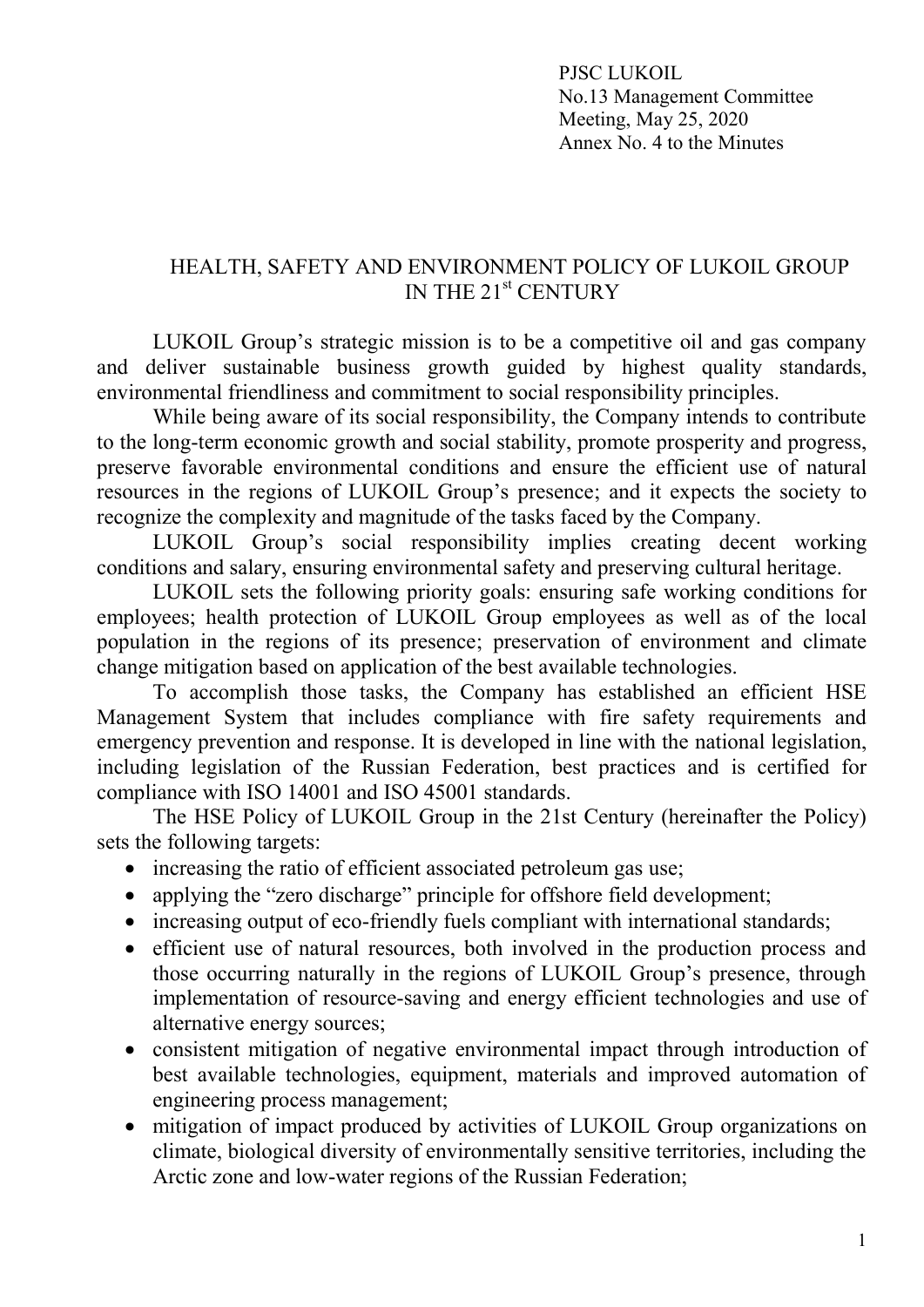- improving HSE conditions and mitigating risk of accidents at hazardous sites due to, among others, the increased reliability of process equipment, including pipeline integrity, its safe and accident-free operation, introduction of new technologies and automated accident-prevention systems;
- ensuring preparedness of the management of LUKOIL Group organizations, employees, emergency rescue services and teams for possible accidents, fires and emergency-response measures, and also increased preparedness and better equipment of firefighting and emergency rescue teams;
- advancing development and implementation of programs aimed at continuous tracing and tackling of principal tasks in the area of industrial, fire, environmental and occupational safety, as well as emergency prevention;
- mitigating of man-caused load from newly commissioned and redesigned facilities through improved quality of assessment of planned activities on environment and climate; and preparation of pre-design and project documentation;
- improving efficiency of production control, corporate supervision and internal audit in terms of compliance with the legislative HSE requirements at the facilities of LUKOIL Group organizations based on the introduction of cuttingedge information technologies, methods of engineering diagnostics and remote monitoring in line with the international standards ISO 14001, ISO 45001.

To achieve the set targets, LUKOIL Group assumes the following obligations:

- implement the whole range of available and viable measures to prevent risk of injuries, occupational illnesses among employees, accidents and emergencies;
- prioritize planned and implemented actions and measures aimed at preventing impact on employees, local population, environment and climate over measures to mitigate the related consequences;
- ensure consistent and continuous improvement of properties and characteristics of the impact produced by planned and implemented activities, products and services on employees, local population, environment and climate, and also of the impact produced by consumption of natural resources, in keeping with the current advances in science, technology and society;
- efficiently control greenhouse gases emissions;
- continuously and regularly implement measures to reduce losses of oil, gas, oil and gas products, and prevent its release into the environment;
- introduce advanced scientific research and technologies to gradually reduce the specific consumption of natural resources, materials and energy, while maintaining the maximum possible output;
- ensure compliance with national legislation of the countries of the LUKOIL Group organizations operations (for Group organizations operating in Russia – ensure compliance with the Russian legislation) as well as international agreements and sector-specific and corporate regulatory requirements regulating industrial, fire and environmental safety, occupational safety, prevention and preparedness for emergency response;